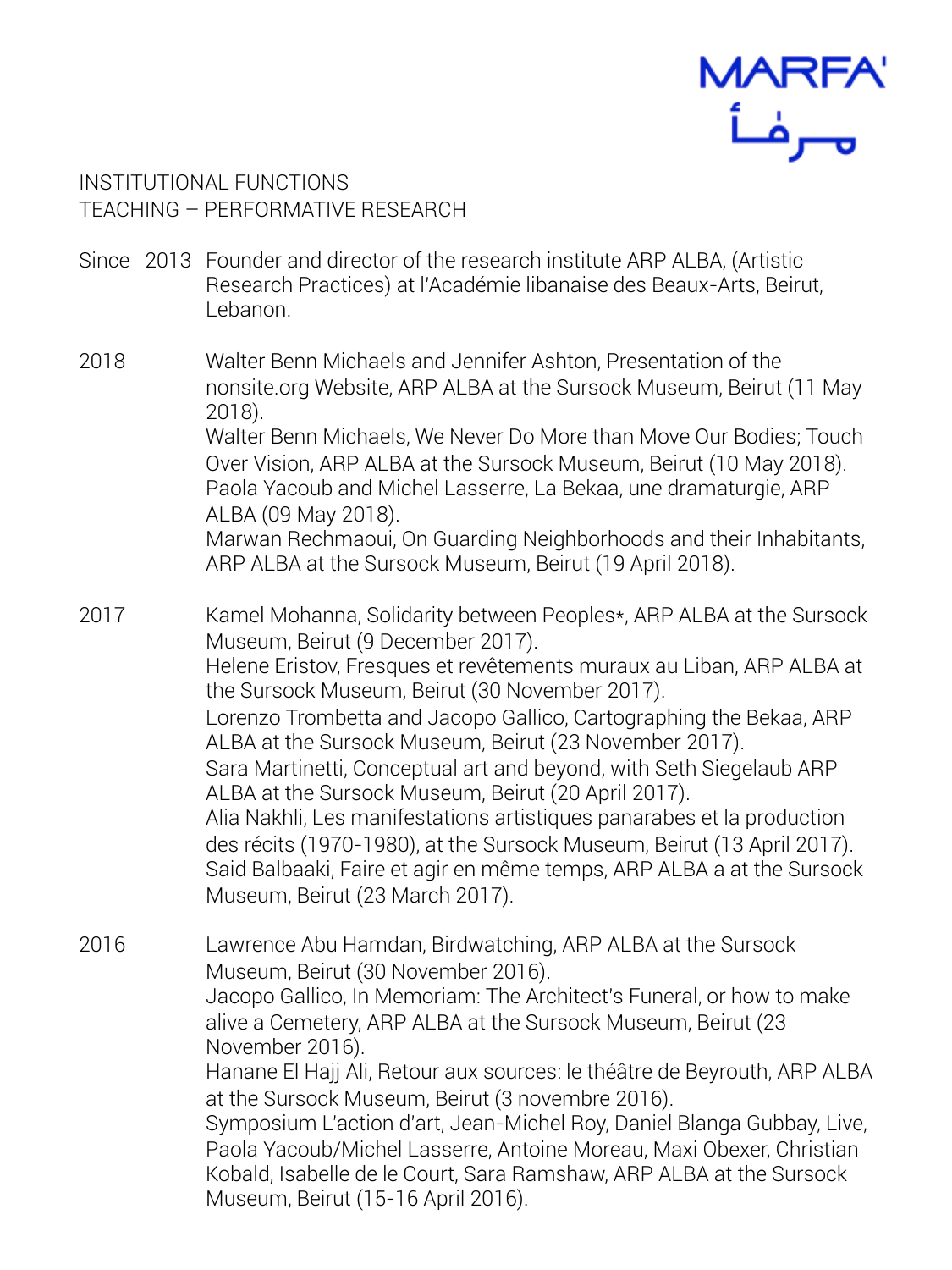

2015 Patricia Falguieres, Réparation: l'art dans le désordre du monde, ARP ALBA at the Sursock Museum, Beirut (26 November 2015). Stephen Wright, Serious Games, ARP ALBA at the Sursock Museum, Beirut (5 November 2015). Paola Yacoub, Reflections on Artistic Research Practices, ARP ALBA at the Sursock Museum, Beirut (15 October 2015). Reinhard Braun and Helmut Weber, Picturing what is already going on or The Poetics of the Militant Image, at the Sursock Museum, Beirut (19 March 2015). Corinne Diserens, Autour De Marcel Broodthaers, ARP ALBA at the Sursock Museum, Beirut (5 March 2015). Elie Ayache, The End of Probability, ARP ALBA at the Sursock Museum, Beirut (19 February 2015). 2014 Paola Yacoub, Comment une pratique devient une norme? Les trois stoppages-étalons de Duchamp, ARP ALBA, Beirut (11 November 2014). Mabel Tapia, Losing Human Form: A seismic Image of the 1980s in Latin America, ARP ALBA, Beirut (5 November 2014). Hans De Wolf, Sur Marcel Duchamp, ARP ALBA, Beirut (30 October 2014). Sauerbruch-Hutton, Medium with a Message, ARP ALBA, Beirut (17 October 2014). Lamia Joreige, Records for Uncertain Times, ARP ALBA, Beirut (10 October 2014). Paola Yacoub, Qu'est-ce qu'une enquête ? ARP ALBA, Beirut (7 October 2014).

> Symposium Les Rencontres Simone de Beauvoir, Nicole Fernández Ferrer, Mazen Khaled, Paola Yacoub/Michel Lasserre, Akram Zaatari, Patricia Falguière, Elisabeth Lebovici, Nicole Fernández Ferrer,

Association Helem, Georges Azzi, ARP ALBA, Beirut (8-9 May 2014). Paola Yacoub, Introduction à la tradition féministe, ARP ALBA, Beirut (5 May 2014).

Francesco Masci, Un Espace sans Qualités: Berlin, terminus de la modernité, ARP ALBA, Beirut (9 April 2014).

Ellen Blumenstein, Emotional Feedback and Narrative Construction: Film in the Exhibition Space, ARP ALBA, Beirut (2 April 2014).

Catherine David, Aref Rayess et les années 60 Et 70 à Beyrouth, ARP ALBA, Beirut (1 April 2014).

Jacopo Gallico, Stalker, Crossing "Actual Territories", ARP ALBA, Beirut (8 January 2014).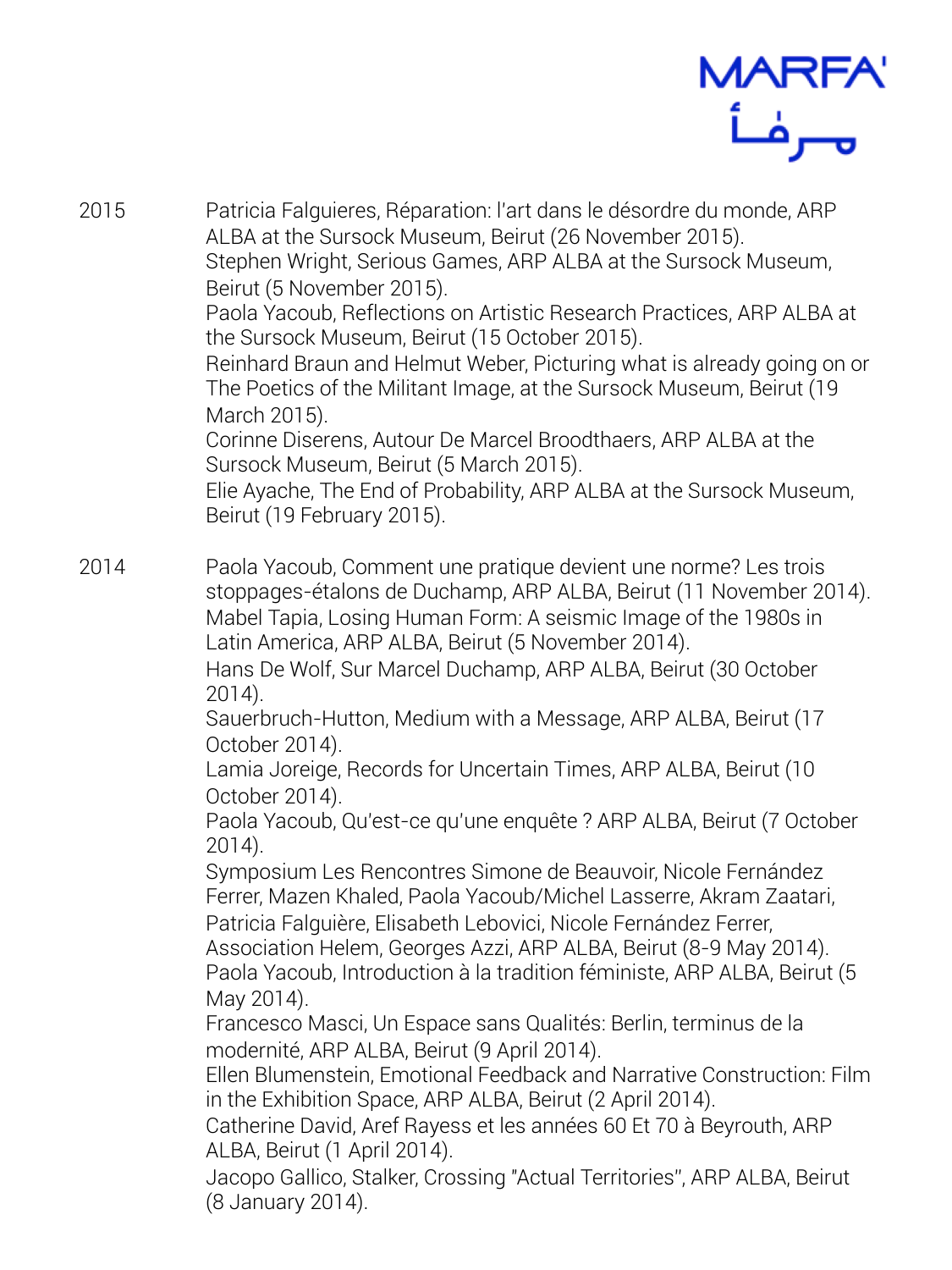

- 2013 Marie Muracciole, Allan Sekula: la Photographie au travail, ARP ALBA, Beirut (12 December 2013). Stephen Wright, Use The Land Itself As Its Own Map: vers un art à l'échelle 1:1, ARP ALBA, Beirut (28 November 2013). Paola Yacoub and Michel Lasserre, L'action et la dramatisation, ARP ALBA, Beirut (24 May 2013). Paola Yacoub and Michel Lasserre, Post conceptuel et néolibéralisme, ARP ALBA, Beyrouth (20 May 2013). Paola Yacoub, Les systèmes complexes dans l'art post conceptuel, ARP ALBA, Beirut (25 April 2013). 1999-1995 Institut Français d'Archéologie du Proche-Orient, architect of the urban excavation site of the Martyrs' Square in Beirut, Lebanon. 1997 American University of Beirut (AUB), Beirut, Lebanon. Workshop project director with Dr. Olé Moystad. 1996 Académie Libanaise des Beaux-Arts (ALBA), Beirut, Lebanon, Workshop project director. **WORKSHOPS** 2010 École supérieure de l'image, Angoulême, France, workshop\*.1 2003 Staatliche Akademie der Bildenden Künste, Stuttgart, workshop.
- 2002 Université Paris-Sorbonne (Paris IV), D.E.S.S. of contemporary art, workshop.
- 1995 Harvard Graduate School of Design, Cambridge (MA), USA, workshop. School of Architecture, Cambridge University, United Kingdom, workshop.
- 1993 Rhode Island School of Design, Rhode Island, USA, workshop.
- 1995 Jeu de l'oie, Stratégies urbaines pour ilots insalubres, Fondation Abbé Pierre, Ménilmontant, Belleville, Paris.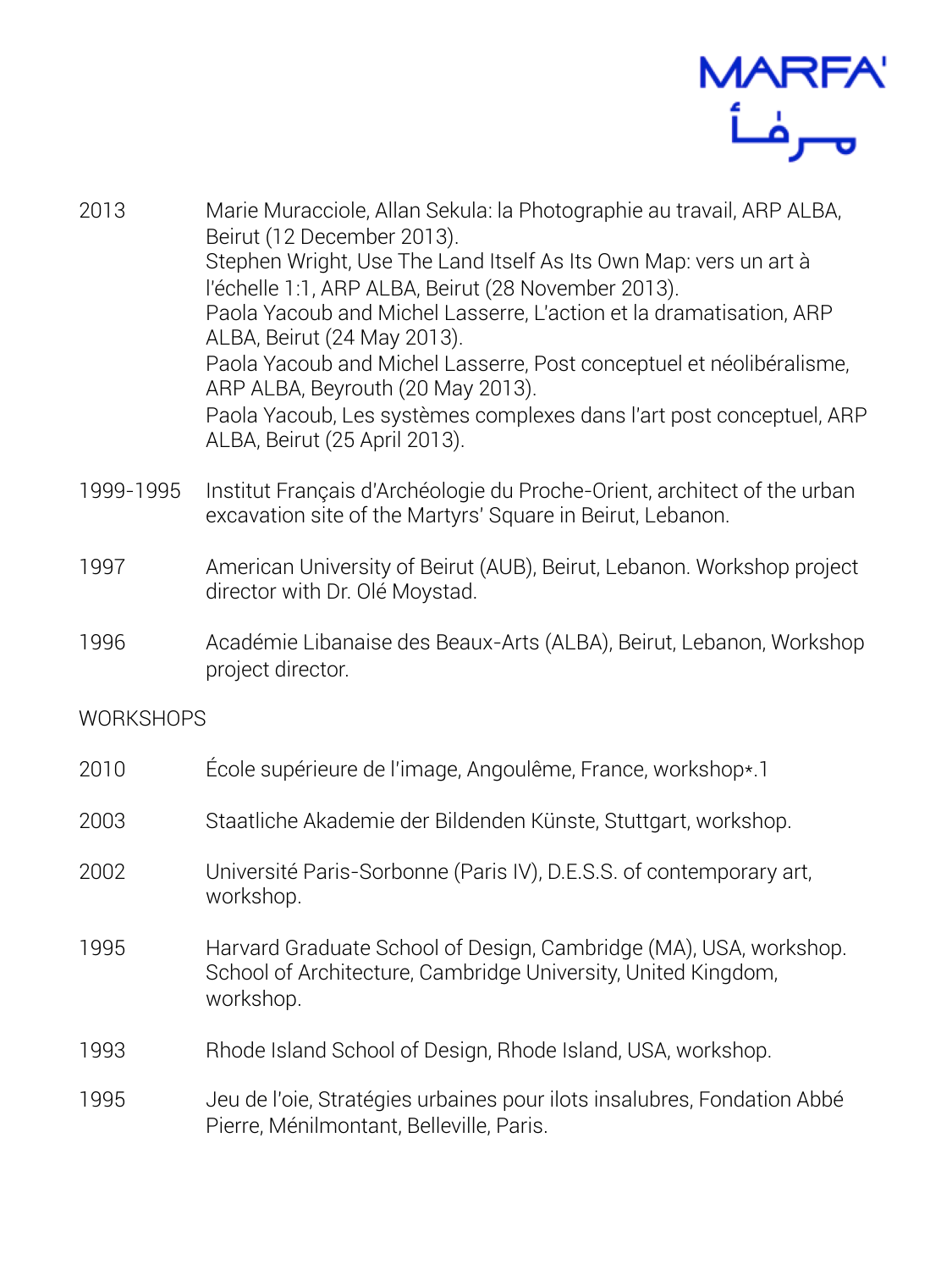

## ARTISTIC ACTIVITIES

- 2019 Radical Grounds, solo exhibition, Marfa', Beyrouth, Lebanon (19.09- 27.12.2019). Exhibition Tapis d'exception. La savonnerie de Lodève s'expose à Pierresvives, Pierresvives, Montpellier, France (18.09.2019-18.01.2020). Exhibited work: Bey 002, 2019. Exhibition Un monde, un seul, pour demeure, Château de Biron, France (13.07-01.12.2019)\*. Exhibited work: O.V.0, 2003-2010.
- 2018 "Untitled", lecture performance, Artistic Gestures and Practices of Thought – Writing, Drawing and Publishing, Haus der Kulturen der Welt, Berlin, Germany (23.08.2018)\*. Exhibition Sabine Weiss, les villes, la rue, l'autre, Centre Pompidou, Paris, France (20.06– 15.10.2018). Exhibited work: Les fleurs de Damas, 2002. Exhibition En suspens, Le Bal, Paris, France (09.02–13.05.2018). Exhibited work: Les fleurs de Damas, 2002.
- 2017 Exhibition Home Beirut, Sounding the neighbors, Maxxi Museo Nazionale delle Arti del XXI secolo, Rome, Italy (14.11.2017– 20.05.2018). Exhibited work: The Flowers of Damascus, 2002. "Untitled", lecture performance, Paris Beyrouth Aller – Retour, Espaces Publics / Espaces Privés? L'expérience des nouveaux centres d'art, La Maréchalerie, Centre d'art contemporain, Versailles, France (09.11.2017). "For an extended Actionism", Symposium Terra Mediterranea: in Action,

The Nicosia Municipal Arts Centre, Nicosia, Cyprus (23.09.2017)\*. "Extended Actionism, Operative Questions", lecture performance, Symposium Terra Mediterranea: in Action, The Nicosia Municipal Arts Centre, Nicosia, Cyprus (23.09.2017)\*.

Exhibition Terra Mediterranea: in Action, The Nicosia Municipal Arts Centre, Nicosia, Cyprus (05.09–25.11.2017)\*. Exhibited work: Impediment, 2017.

"Untitled", presentation, Documenta 14 Workshop, Centre Marc Bloch, Centre franco–allemand de recherches en sciences sociales, Studio Lehrterstrasse 57, Berlin, Germany (01.06.2017).

Exhibition [Sharjah Biennial 13 T](https://universes.art/de/sharjah-biennale/2017/)amawuj, Sharjah Art Foundation, Sharjah, United Arab Emirates (10.03-12.06.2017). Exhibited work: Sabil Kuttab Automate, 2017.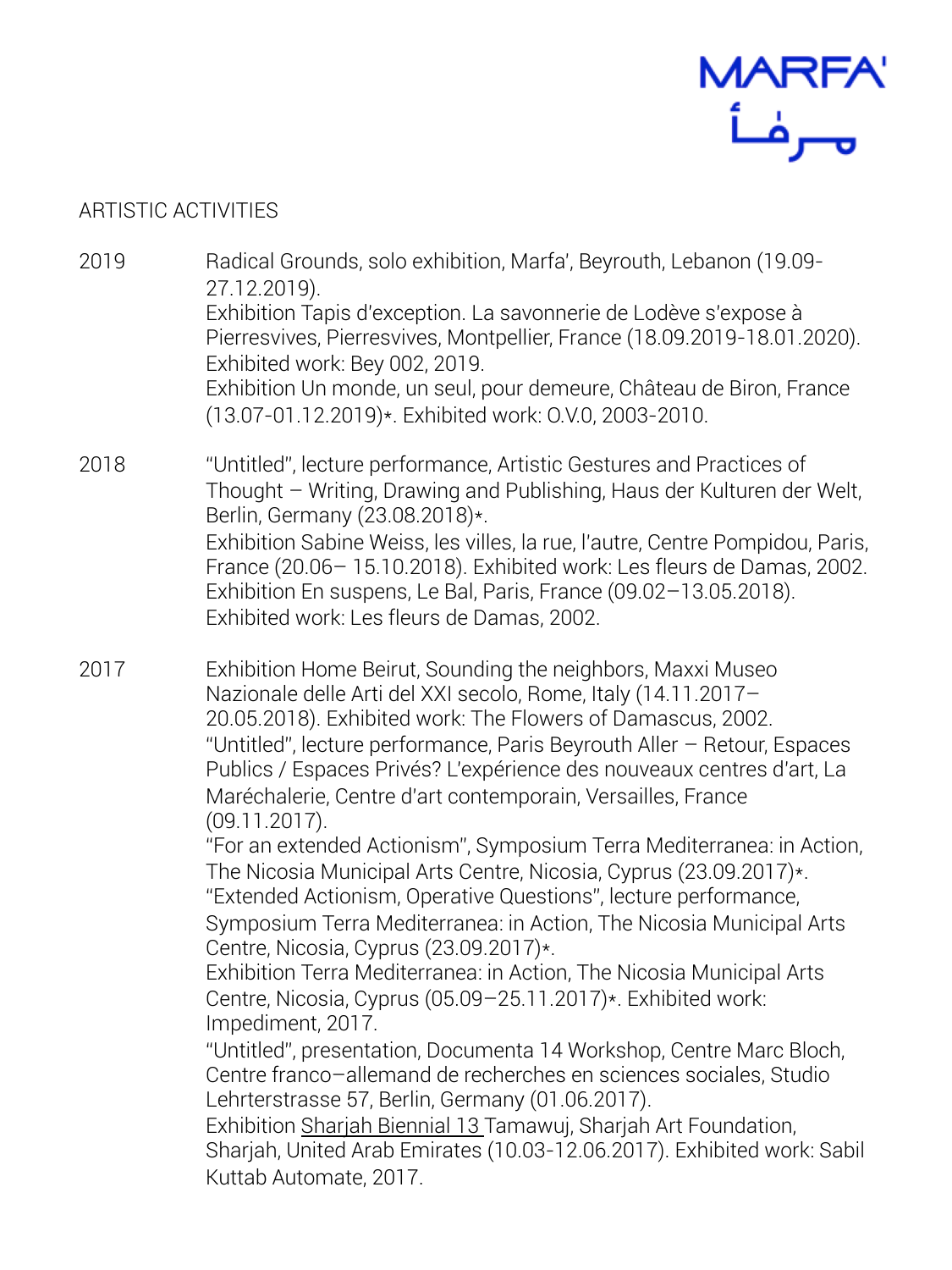

- 2016 Exhibition The Pencil of Culture, 10 ans d'acquisitions de photographies au Centre Pompidou, Paris, France, (10.11–13.11.2016). Exhibited work: Les fleurs de Damas, 2002. Exhibition The Silent Echo, Archeology, obsolete Past, Iconoclasm, Archeological Site Museum, Baalbek, Lebanon (17.09–17.10.2016). Exhibited work: Risk, 2016. Exhibition Terra Mediterranea: in Action, über den flüssigen Kontinent, Halle 14, Zentrum für zeitgenössiche Kunst, Leipzig, Germany (17.09.- 20.11.2016). Exhibited work: Where are they?, 2011-2012. Exhibition Taipei Biennal, Gestures and Archives of the Present, Genealogies of the Future, Taipei, Taiwan (10.09.2016–05.02.2017). Exhibited work: On Archeological Site BEY002, 2016. "Untitled", talk, Anton Burdakov, Territory, Haus 9 Philip Engelbrecht Studio, Berlin, Germany (30.04.2016).
- 2014 Exhibition Allegory of the Cave Painting: the other Way around, Braem Pavilion, Middleheim Museum, Anvers, Belgium (26.10.2014– 29.03.2015). Exhibited work: The Shadow's Coulours, 2014. Exhibition The Militant Image, Picturing What Is Already Going On, Or The Poetics of the Militant Image, Graz, Austria (28.09-16.11.2014). Exhibited work: Summer 88, 1988.

"Untitled", lecture, The Militant Image, Picturing What is Already Going On, Or The Poetics of the Militant Image, Graz, Austria (25.09.2014). Exhibition My sister who travels, The Mosaic Rooms, London, United Kingdom (18.07–30.08.2014). Exhibited work: Elegiac Landscapes, 2001.

Exhibition Out of the Blue, a Sense of public Mindedness, National Gallery of Kosovo, Pristina, Kosovo (09.07–03.09.2014). Exhibited work: Untitled Vitrine, 2014.

"Et le pire c'est qu'elle lui ressemble", lecture performance, Idea-Z, Paris, France (22.06.2014)\*.

"O Syria", Presentation and Projection, Parle pour toi, Galerie Marian Goodman, Paris, France (16.05.2014)\*.

Water, Earth, Peace, competition, Art in architecture, Baremboim-Said Akademie, Berlin, Germany (12.05.2014).

"O Syria. Tu crois en quoi?", lecture performance, Archives du présent, généalogies du futur, Bozar, White Box, Brussels, Belgium (30.01.2014). 2013 "O Syria. What Do You Believe?", lecture performance, Haus der Kulturen der Welt, Berlin, Germany (15.11.2013).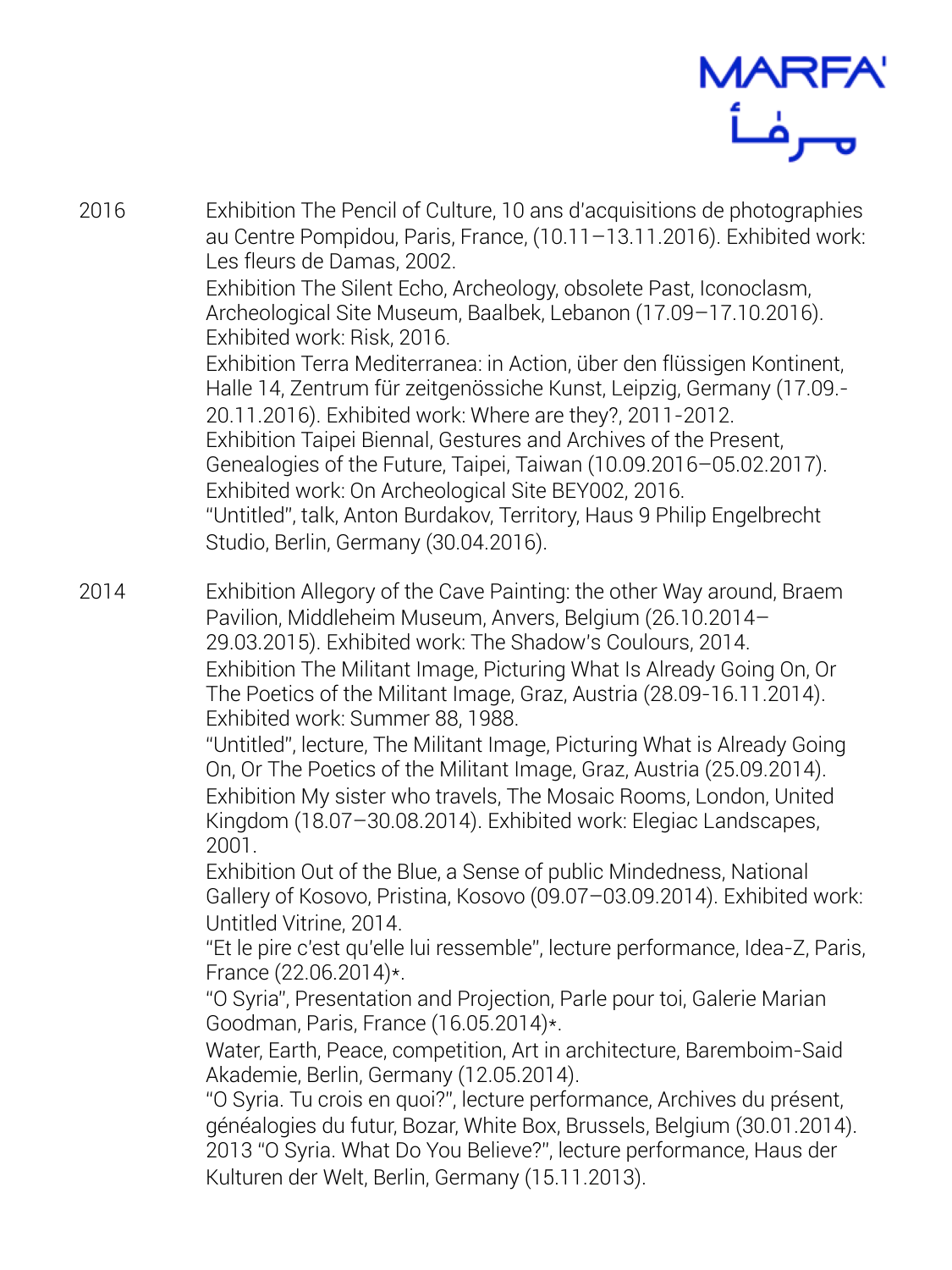

Exhibition Vers une hyposthèse, Fort du Bruissin, Lyon, France (14.09.2013–23.02.2014). Exhibited work: Bridge.

Exhibition Terra Mediterranea – In Crisis, The Nicosia Municipal Arts Centre, Nicosia, Cyprus (04.07-30.12.2012)\*.

"Under this Trail", lecture, Home Works 6, Ashkal Alwan, Beirut, Lebanon (14.05-26.05.2013).

"L'édifiante histoire de Li Guo Xing", lecture performance, EHESS, Paris, France\*.

Exhibition The Urban Cultures of Global Prayers, Camera Austria, Graz, Austria (28.01-01.04.2012).

2012 "L'archive qui vient", lecture performance, L'histoire des avant dernières choses: l'art comme une écriture de l'histoire, Centre Pompidou and Arab Image Foundation, Beirut, Lebanon (30.11-01.12.2012). "The Urban Cultures of Global Prayers", lecture, Haus der Kulturen der Welt, Berlin, Germany (23-26.02.2012). Exhibition The Urban Cultures of Global Prayers, Camera Austria, Graz, Austria (27.01–9.04.2012). Exhibited work: Saint-Dimitri, 2011. Exhibition Portrait/Landscape: Genre Boundaries, Moscow Museum of Modern Art (MMOMA), Moscow, Russia\* (24.08-21.10.2012). Kiss the black Stones, solo exhibition, Haus der Kulturen der Welt, Berlin, Germany (24.03-07.05.2012).

2011 "Do we agree?", lecture performance, Le Bal, Paris, France (14.11.2011). Exhibition The Urban Cultures of Global Prayers, NGBK, Berlin, Germany (12.11.2011-08.01.2012). Exhibited work: Saint-Dimitri, 2011. Exhibition Situation Z, Galerie des Bains Douches, Marseille, France  $(10.11 - 10.12.2011)*$ .

Exhibition Renouveau Réalisme - FRAC Poitou-Charentes, Linazay, France (01.07-04.12.2011)\*. Exhibited work: O.V. 0, 2003, réédition 2008. "Aldo Rossi's displacement", lecture, Centre international d'art et du paysage de l'île de Vassivière, France (14.03.2011)\*.

Drawing with the things themselves, retrospective exhibition, Beirut Art Center, Beirut, Lebanon (10.02-15.04.2011).

Exhibition Moving Worlds, Podbielski Contemporary, Berlin, Germany (29.01-16.03.2011). Exhibited work: Elegiac Landscapes, 2001. 2010 "What do I do?", lecture, Photographer's Gallery, London, United Kingdom (02.11.2010).

Exhibition Glück happens, Kunstpalais, Erlangen, Germany (03.06-25.07 2010). Exhibited work: Les petites eaux, 2010.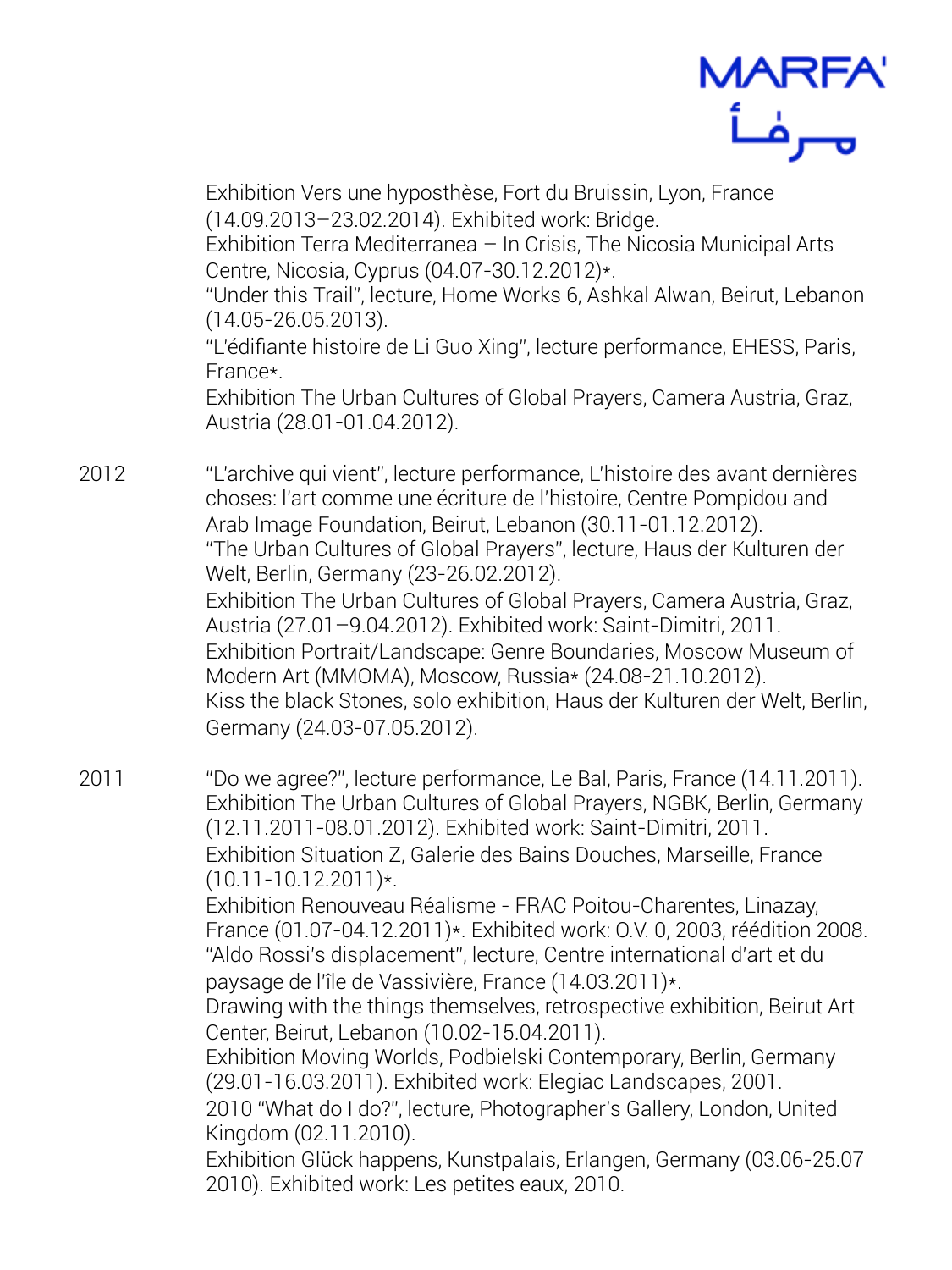

"Religious Visualisation in Urban Space in Beirut, Lebanon", lecture, Global Prayers, Redemption and the Liberation in the City, Haus der Kulturen der Welt, Berlin, Germany (01.07.2010).

"L'édifiante histoire de Li Guo Xing", lecture performance, Angoulême, France.

2009 Exhibition Zeigen. An Audio Tour through Berlin, Temporäre Kunsthalle Berlin, Germany (05.12.2009-10.01.2010). Exhibited work: Ordinary life, 2009.

4th Tirana International Contemporary Art Biennial (T.I.C.A.B), The Symbolic Efficiency of the Frame, Tirana, Albania (02.10-22.10.2009). Exhibited work: Hotel Dajti, 2009.

Exhibition Vanity, Gio Ponti, Paradiso Del Cevedale, Akademie Schloss Solitude, Stuttgart, Germany (25.09-09.11.2009).

Exhibition Seafaring-route. Berlin. Tel Aviv. Beirut, Artneuland, WhiteBox, Munich, Germany (02.07-08.08 2009). Exhibited work: Under the Table, 2007.

"Take me with you because I love you so much", lecture performance, Artneuland, Berlin, Germany.

"Shenzhen fast food", lecture, Art Laboratory, Berlin, Germany (24.04.2009).

2008 Shenzhen fast food, OCT Contemporary Art Terminal, Shenzhen, China\*. Tamil Tigers and Tsunami, OCT Contemporary Art Terminal, lecture performance, Shenzhen, China\*.

Tamil Tigers and Tsunami, lecture performance, Ghangzou University, Ghangzou, China\*.

Exhibition In Peripheral vision and collective body, Museion, Bolzano, Italy (26.05-21.09.2008). Exhibited work: Gio Ponti, Paradiso Del Cevedale, 2008.

O.V.0, Festival de Valence, France (29.04-20.06.2008)\*.

Dessins, solo exhibition, Galerie Claude Samuel, Paris, France (26.04- 17.06.2008)\*.

Exhibition Art Now in Lebanon, Darat al Funun, The Khalid Shoman Foundation, Amman, Jordan (11.03-20.05.2008). Exhibited work: Summer 88, 1988.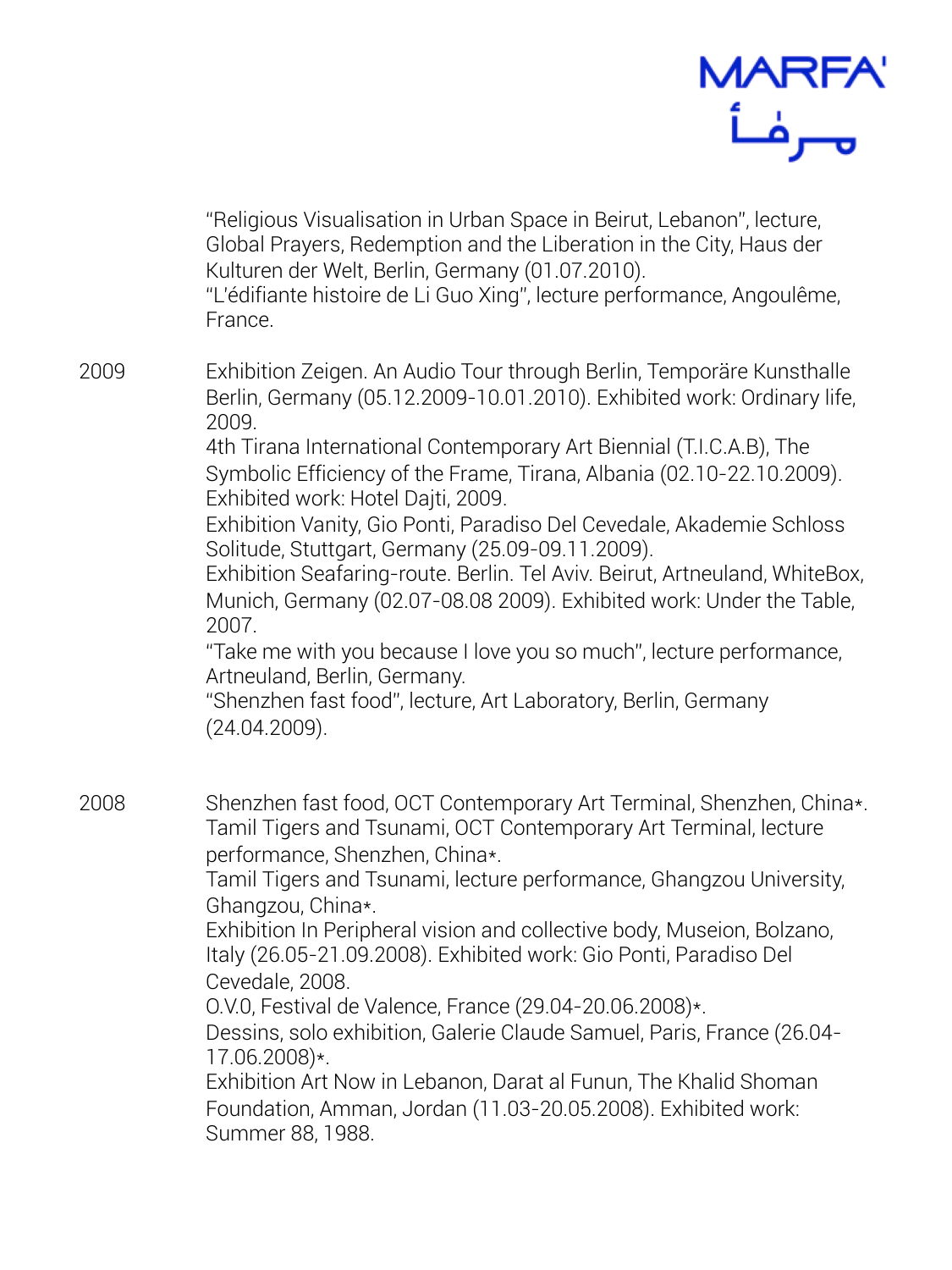

2007 Tamils Tigers and Tsunami III, Art festival, Museum Anna Nordlander, Skellefteå, Sweden\*.. Exhibition Hotels in war, the Hotel Lobbies, Fluctuating Images, Contemporary Media Art, Stuttgart, Germany (02.12-16.12.2007)\*. Exhibition Das Kempinski Bristol Hotel, Mars, Berlin, Germany (27.10- 15.12.2007)\*. 12e Biennale de l'Image en Mouvement, Centre d'art contemporain, Centre d'art contemporain, Geneva , Switzerland (12.10-20.10 2007)\*. Exhibited work: Hotel Lobbies, 2007. Tamils Tigers and Tsunami II, Thessaloniki Biennale, Thessalonki, Greece\* (21.05-30.09.2007). Exhibited work: Byzantine Ground, 1995. Exhibition Fuseki, Bild Müseet, Umeå Universitet, Umea, Sweden\*. "Shows 104 numéros 1 à 4", lecture, 104, Paris, France. "Show 104 numéro 2", lecture, 104, Paris, France. "Show 104 numéro 1", lecture, 104, Paris, France. 2006 O.V. Retrospective, solo exhibition, DAAD Galerie, Berlin, Germany (08.12.2005-14.01.2006). Fever Variations, 6th Gwangju Biennale 2006, Gwangju, South Korea (08.09-11.11.2006)\*. Exhibited work: Tamils Tigers and Tsunami I. "Newsletter", lecture performance, C/0 Berlin, Kulturelles Forum für Fotografie, Berlin, Germany\*. Exhibition Out of Beirut, Modern Art Oxford, Oxford, United Kingdom (13.05-16.07. 2006)\*. Exhibited work: Summer 88, 1988. Exhibition Au-delà des images : des œuvres du fonds national d'art contemporain, Galerie Sfeir-Semler, Beirut, Lebanon (06.05- 29.07.2006)\*. Exhibited work: Aspects/Accents/Frontières, 2002. 2005 Panoramas, Art Forum Berlin, Germany (29.09-03.10.2005)\*. 1st Berlin Photography Festival, After the Fact, Martin-Gropius-Bau, Berlin, Germany (24.09-14.11.2005)\*. Exhibited work: Haus Lewin. "O.V. Shows", lecture, Symposium Kunst Macht Politik, Real Representation/Representing realities, Heinrich Böll Stiftung, Arena, Berlin, Germany (23.09.2005)\*. "Two news", lecture presentation, Symposium Klartext! The Status of the Political in Contemporary Art and Culture, Kunstlerhaus Bethanien, Berlin, Germany (14.01-16.01-2005)\*.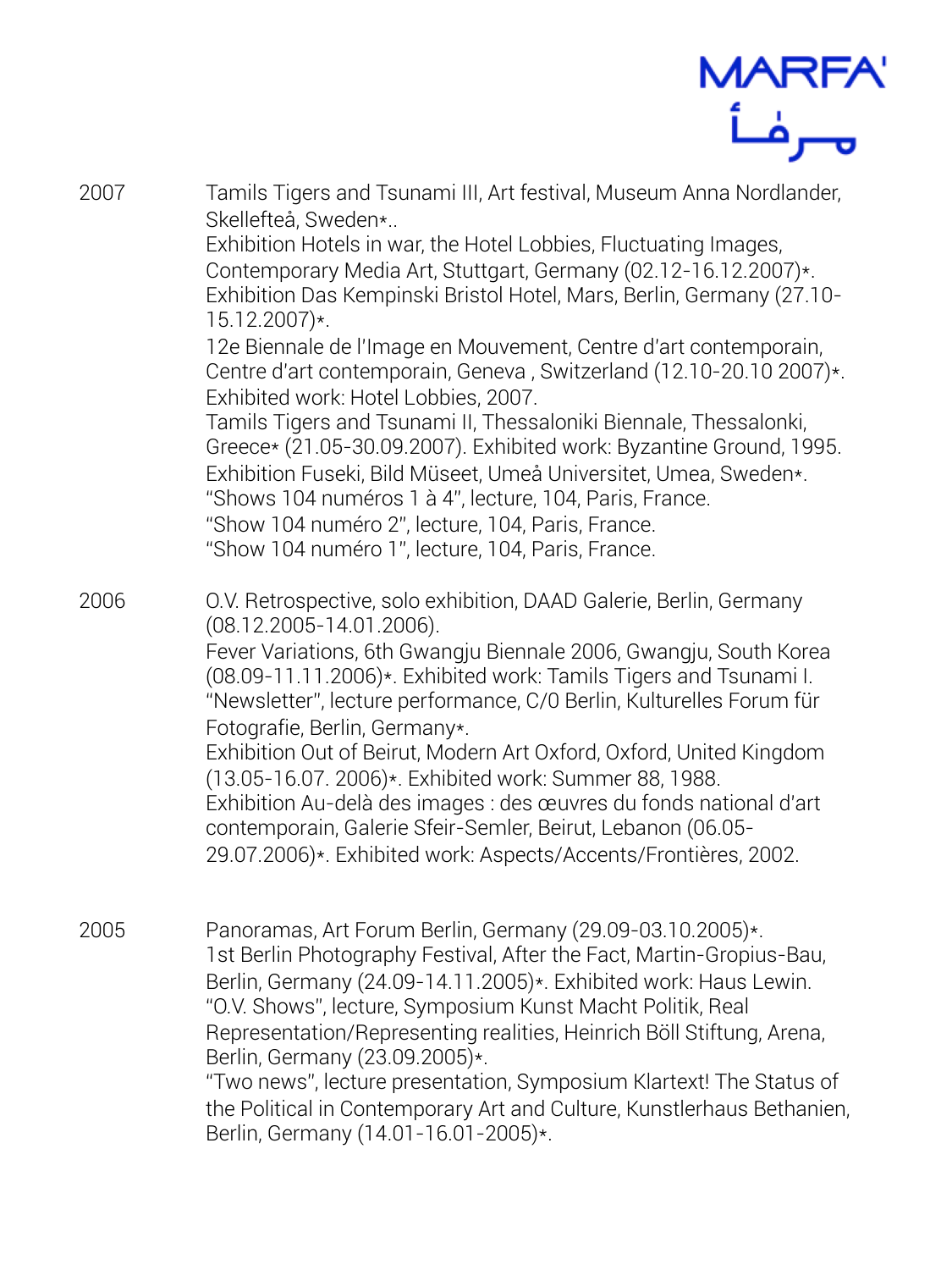

2004 "O.V. Showswebsite", lecture presentation, Cinémas de demain, les plasticiens du web, Centre Pompidou, Paris, France (21.10.2004)\*. Exhibition Fluctuating Images, Contemporary Media Art, Stuttgart, Germany (21.10-02.12.2004)\*. Exhibited work: O.V. Original Version, 2003.

The Busan Biennale 2004, Busan, South Korea (22.05-31.10.2004)\*. Exhibited work: O.V.0000, 2003.

Exhibition Paola Yacoub et Michel Lasserre,

ASPECTS/ACCENTS/FRONTIERES, Centre pour l'Image Contemporaine Saint-Gervais, Genève, Switzerland\* (30.04-20.06.2004). Exhibited work: O.V., 2003.

"Ubiquity as a paradigm of contemporary culture and life", lecture performance, Dean foundation for contemporary art, Janus magazine, Centre international d'accueil et d'échanges des Récollects, Paris, France\*.

"Aspects/Accents/Frontières, Les archives, quelle histoire!", lecture, Centre pour l'image contemporaine, Saint-Gervais Genève, Geneva, Switzerland (30.04.2004)\*.

Beyrouth, Liban is a magnificent city, synoptic pictures, book launch, Diwan Bookshop, Mashrabia Gallery, Cairo, Egypt\*.

Aspects/Accents/Frontières, Musée des Beaux-Arts de Nantes, France\*. Aspects/Accents/Frontières, The Swedish Museum of National Antiquities, Stockholm, Sweden\*.

O.V., MACBA Museu d'Art Contemporani de Barcelona, Barcelona, Spain\*.

O.V., Le Quartier, Centre d'art contemporain, Quimper, France\*.

O.V., Institute for Contemporary Art and Generator, Cape Town, South Africa\*.

O.V., Hamburger Bahnhof, Museum für Gegenwart, Berlin, Germany\*. O.V., Goethe Institut, New York, USA.

O.V., Fluctuating Images, Contemporary Media Art, Stuttgart, Germany\*. O.V., Malmö Konsthall, Malmö, Sweden\*.

O.V., Musée des Beaux-Arts de Nantes, Nantes, France\*.

O.V., Museo Laboratorio d'Arte Contemporanea dell'Università La Sapienza, Rome, Italy\*.

O.V., Montevergini, Galleria Civica d'arte contemporanea di Siracusa, Syracuse, Italy\*.

O.V., Museum of Contemporary Art, Siegen, Germany\*.

O.V., Alternative Space Pool, Seoul, South Korea\*.

O.V., Fonds Régional d'Art Contemporain d'île-de-France, Le Plateau, Paris, France\*.

O.V., Special Edition/Korea, Busan Biennale 2004, Contemporary Art Exposition, Busan, South Korea\*.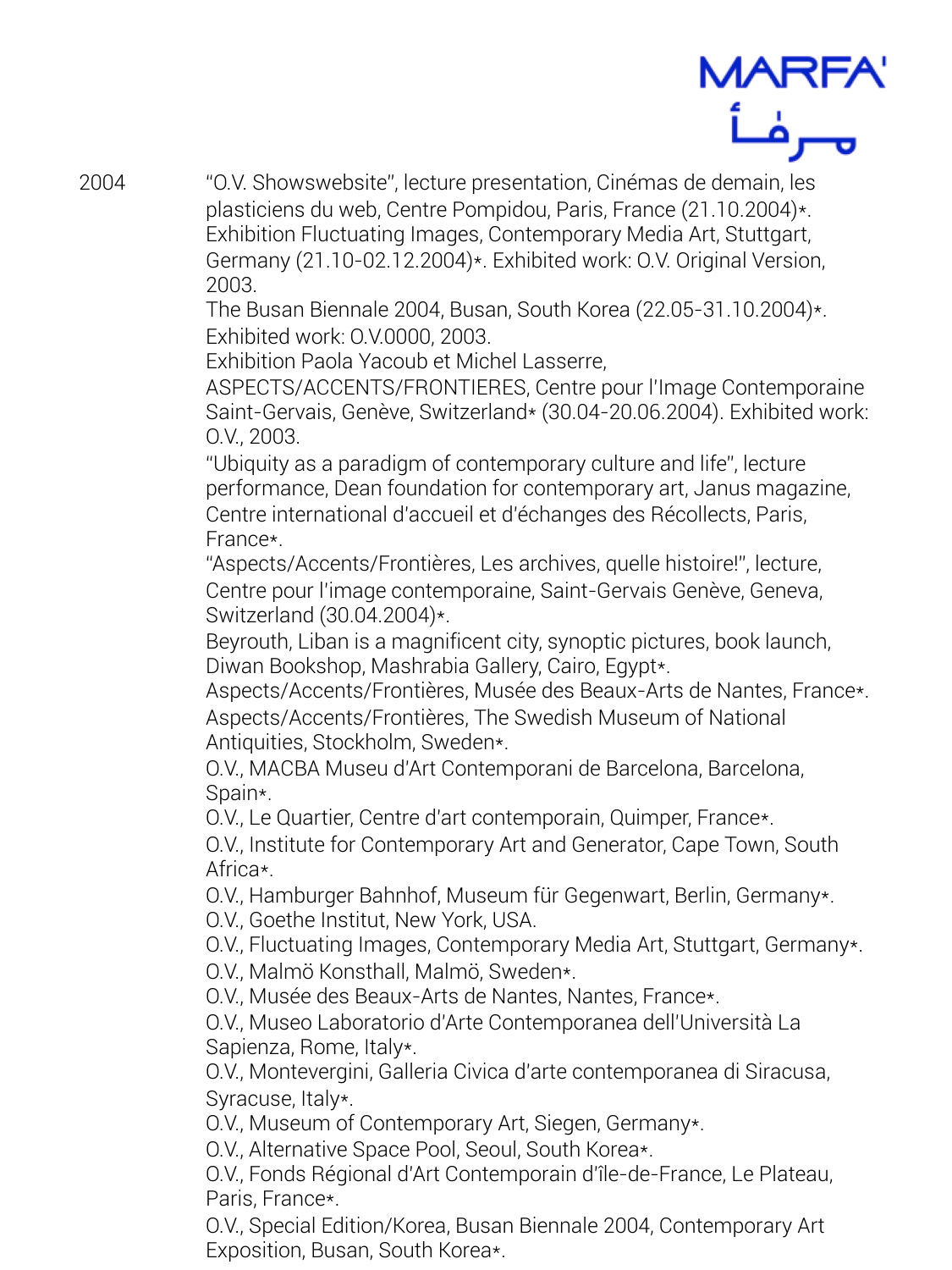

- 2003 50th Venice Biennale, Dreams and Conflicts: The Dictatorship of the Viewer, Venice, Italy (15.06-02.11.2003)\*. Exhibited work: O.V. Original Version, 2003. "Donnes", lecture performance, Beyrouth – Beirut, EHESS, Paris, France (14.03.2003).
- 2002 Exhibition Nouvelles Archives, Galerie Claude Samuel, Paris, France (18.11.2002-15.01.2003)\*.

"Conversions", lecture performance, Umjetnicka, Galerija Dubrovnik, Croatia (05.11.2002)\*.

"Untitled", lecture performance, Contemporary Arab Representations, Institut Français d'Architecture, Paris, France (26.09.2002)\*.

"Al Manazer (Aspects)", lecture performance, Exhibition Représentations Arabes Contemporaines, Witte de White Center for Contemporary Art, Rotterdam, Netherlands (15.09-24.11.2002)\*.

"No Man's road", lecture performance, symposium Wocmes, First World Congress for Middle Eastern Studies, University of Mainz, Mainz, Germany (08.09-13.09.2002).

Exhibition Sohmor, Yohmor, Galerie K&S, Berlin, Germany (19.07- 14.08.2002)\*.

Exhibition Le prochain village, Galerie Claude Samuel, Paris, France (15.02-03.03.2002)\*.

Exhibition Le prochain village, Akademie Schloss Solitude, Stuttgart, Germany (08.02-17.03.2002)\*.

"Villages exposés", lecture performance, Akademie Schloss Solitude, Stuttgart, Germany\*.

Suppléments, The Japan Foundation Japan Cultural Center and Insa Art Space, Seoul, South Korea, South Korea\*.

Aspects/Accents/Frontières, Le Plateau, Paris, France\*.

"Plateaux de travail", lecture performance\*.

"Aspects, that begins again", lecture performance\*

"Al Manazer (Aspects)", lecture performance, Exhibition Représentations Arabes contemporaines, Fundacio Antoni Tapies, Barcelona, Germany (03.05-14.07.2002)\*.

"Aspects, Movement", lecture performance, Fundacio Antoni Tapies, Barcelona, Spain\*.

An unprogrammed city, The Korean culture & arts foundation, INSA Art Space, Seoul, South Korea\*.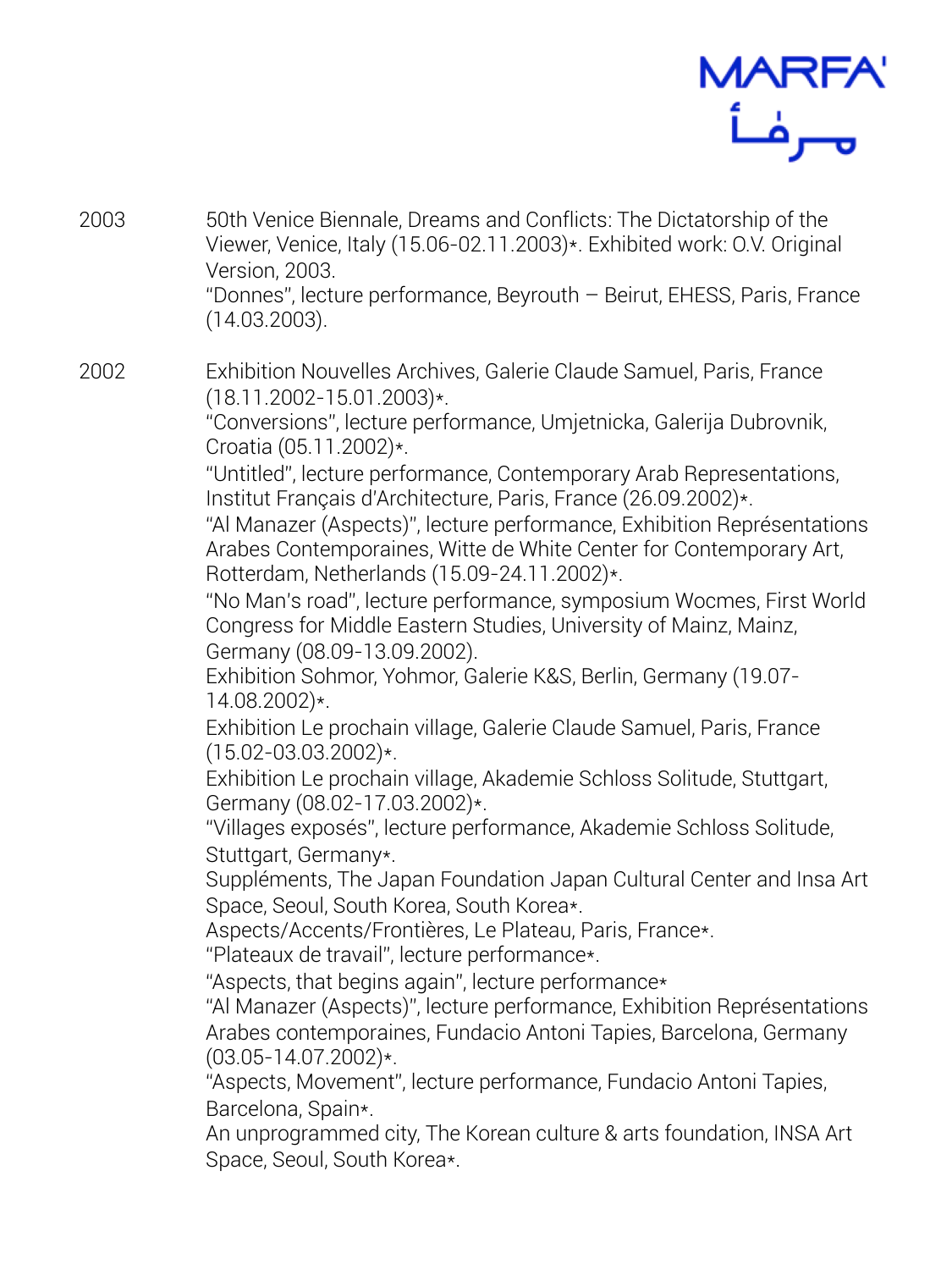

- 2001 Al Manazer (Aspects), Ayloul Festival, Beirut, Lebanon (08.09- 13.09.2001)\*.
- 2000 Monuments d'une guerre inachevée, solo exhibition, Galerie Claude Samuel, Paris, France\*. Maintenant la muraille de Chine au Sud Liban, exhibition, Kunst-Werke,

Berlin, Germany\*. "Play on-synoptic tables of the actual Lebanese war", lecture\*. Les jardins de l'Eden, Venice Architectural Biennale, Italy (18.06- 29.10.2000)\*. Pain have spaces to move and creation of a website\*.

- 1999 "Beyrouth, Liban, les points de non retour", lecture\*. "Pour une critique de l'esthétisation de la physique", lecture, Symposium Dans la densité, University of Leuven, Leuven, Belgium\*. "Urban Paroxysm", lecture, American University of Beirut (AUB), Beirut, Lebanon. "Urban States", lecture, Fakulteta za arhitekturo, Univerza v Ljubljana, Ljubljana, Slovenia.
- 1998 Les journées immobilières et architecturales du centre ville de Beyrouth, Liban, Beirut, Lebanon, Lebanon\*. Exhibition La ville, le jardin, la mémoire, Villa Médicis, Rome, Italy (28.05-30.08-1998)\*.

Affects, lecture, Fakulteta za arhitekturo, Univerza v Ljubljana, Ljubljana, Slovenia.

- 1996 Les journées archéologiques de Beyrouth, Liban, General Directorate of Antiquities of Lebanon, Beyrouth, Liban\*. Table rase, Centre Culturel Français, Beirut, Lebanon. Fluctuations fugitives, Galerie Espace d'Art, Yvonamor Palix, Paris, France.
- 1995 Musée des Installations, London, United Kingdom. Salon Des Arts Décoratifs, Beirut, Lebanon.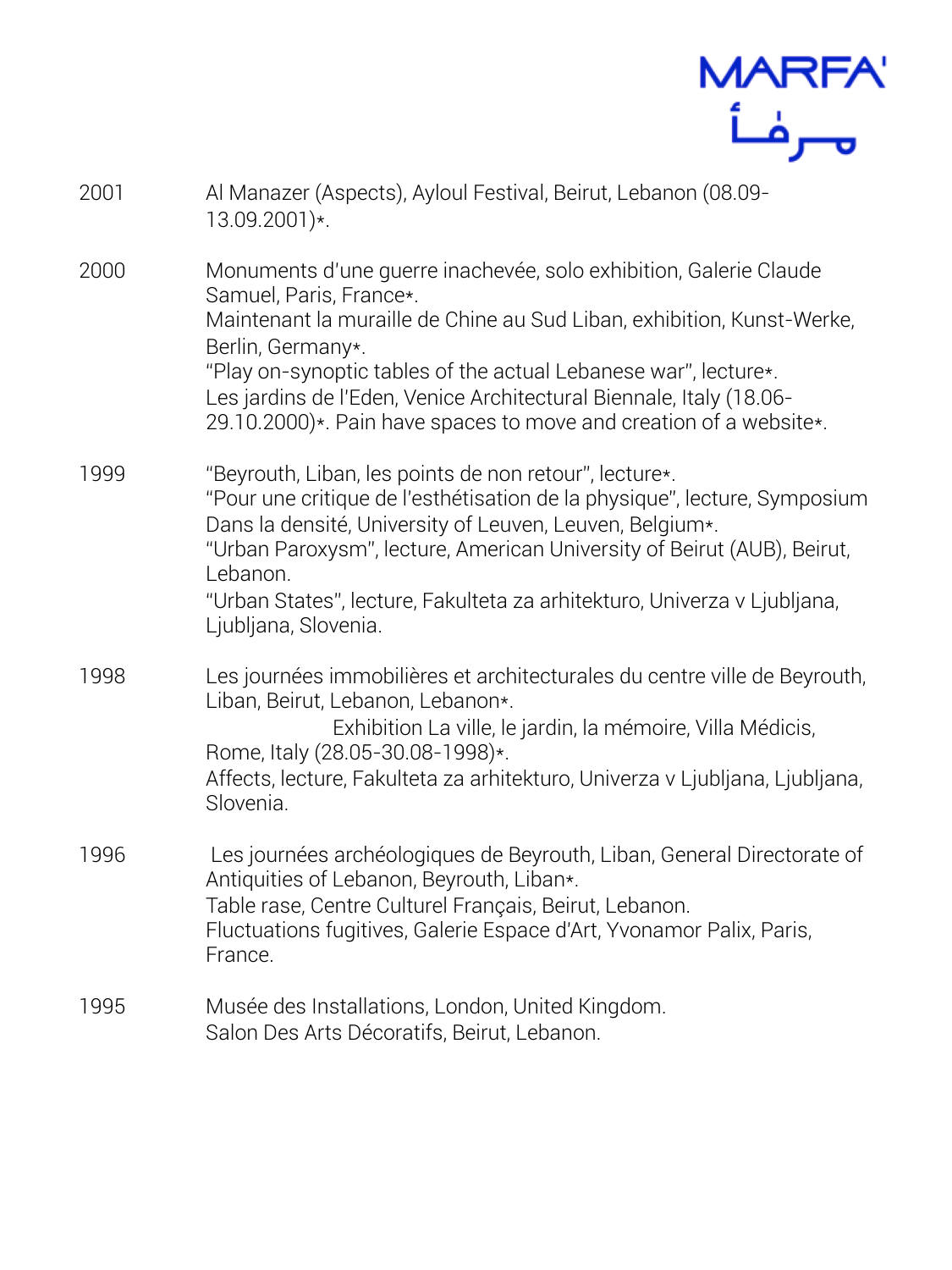

## ACQUISITIONS – COLLECTIONS

| 2018 | Plans of Beirut (2018), Luciano Benetton Collection, Imago Mundi, It's<br>Always Been, Contemporary Artists from Lebanon, Treviso, Italy. |
|------|-------------------------------------------------------------------------------------------------------------------------------------------|
| 2017 | Sabil Kuttab Automate (2017), Sharjah Art Foundation, Sharjah, United<br>Arab Emirates.                                                   |
| 2016 | Les fleurs de Damas (2002), Cabinet de la photographie, Musée national<br>d'art moderne, Centre Pompidou, Paris, France.                  |
| 2016 | On Archeological Site BEY 002 (2016), Taipei Fine Arts Museum, Taipei,<br>Taiwan.                                                         |
| 2015 | Untitled (1992), Saradar Collection, Beirut, Lebanon.                                                                                     |
| 2013 | Bey (2013), National Furnishings, Manufactures des Gobelins, Paris,<br>France.                                                            |
| 2011 | 48 clips (2011), The Walther Collection, Neu Ulm, Germany.                                                                                |
| 2010 | O.V.0 (2003-2008), Fonds Régional d'Art Contemporain, Poitou<br>Charentes, France.                                                        |
| 2008 | Vanity - Gio Ponti: Paradiso del Cevedale (2008), Museion, Bolzano,<br>Italy.                                                             |
| 2007 | Still (2006), Centre pour l'Image Contemporaine Saint-Gervais,<br>transferred to Mamco, Geneva, Switzerland.                              |
| 2006 | Still (2006), Musée des Beaux-Arts de Nantes, France.                                                                                     |
| 2003 | Aspects/Accents/Frontières (2002), Fonds National d'Art Contemporain,<br>France.                                                          |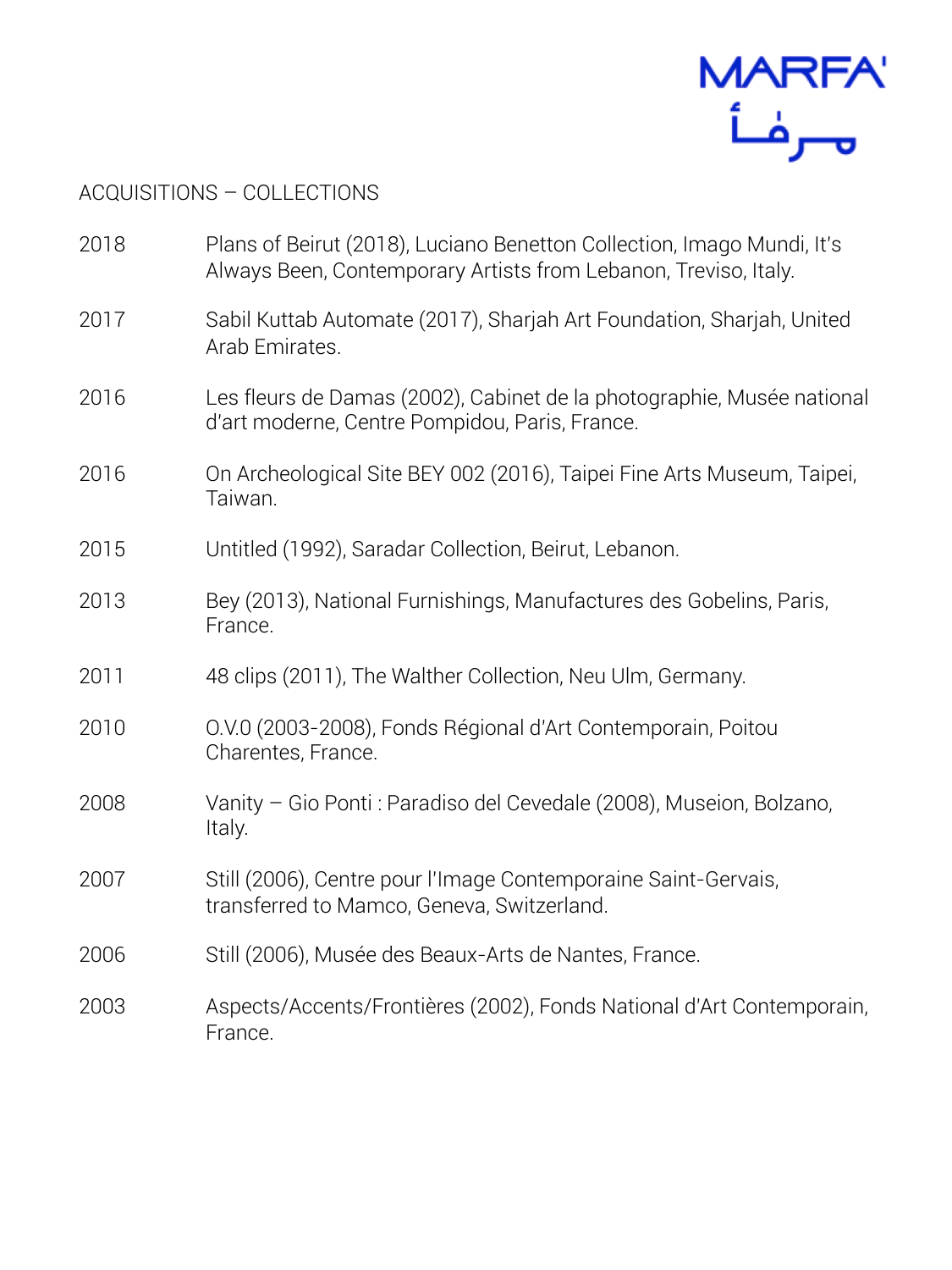

## GRANTS – RESIDENCES

- 2008 OCT Contemporary Art Terminal, He Xiangning Art Museum, Shenzhen, China.
- 2007 IASPIS, Stockholm, Sweden.
- 2007 Bild Müseet, Umea Universitat, Umea, Sweden.
- 2005 Office for Contemporary Art, Oslo, Norway..

2005 DAAD, Berlin, Germany.

- 2004 Deutscher Akademischer Austauschdienst, DAAD, Berlin, Germany.
- 2003 Akademie Schloss Solitude, Stuttgart, Germany.
- 2002 Akademie Schloss Solitude, Stuttgart, Germany.

AWARDS & DISTINCTIONS

2017 Chevalier de l'Ordre des Arts et des Lettres.

## PUBLICATIONS & BIBLIOGRAPHY

Michel Lasserre, "The Reasons for these Photographs, or Moriyama's Dog", in Clémence Cottard Hachem and Nour Salamé (eds), Essays & Stories on Photography in Lebanon (Beirut, Kaph Books, 2018), pp. 101-109.

Paola Yacoub, "Trust us", in Hou Hanru et Giulia Ferracci (eds), Home Beirut, Sounding the Neighbors, cat. Exp., (Rome, Maxxi Museo Nazionale delle Arti del XXI secolo, 2017), pp. 60-66.

Paola Yacoub and Michel Lasserre, "The Handle", in Urban Subjects (eds), The Militant Image Reader (Graz, Editions Camera Austria, 2015), pp. 65-72.

Stefan Tarnowski, "After the Flood, Les fleurs de Damas and other violent Images", Camera Austria International, N°127 (2014), pp. 11-24.

Isabelle de le Court, "Wounded Places: Architecture and Landscape in Paola Yacoub's Photographic Work", Contemporary French and Francophone Studies 18, no. 5 (December 2014), pp. 569-577.

Et le pire c'est qu'elle lui ressemble, Stephen Wright et Mabel Tapia, Idea-Z, Paris, France (16.06.2014)\*.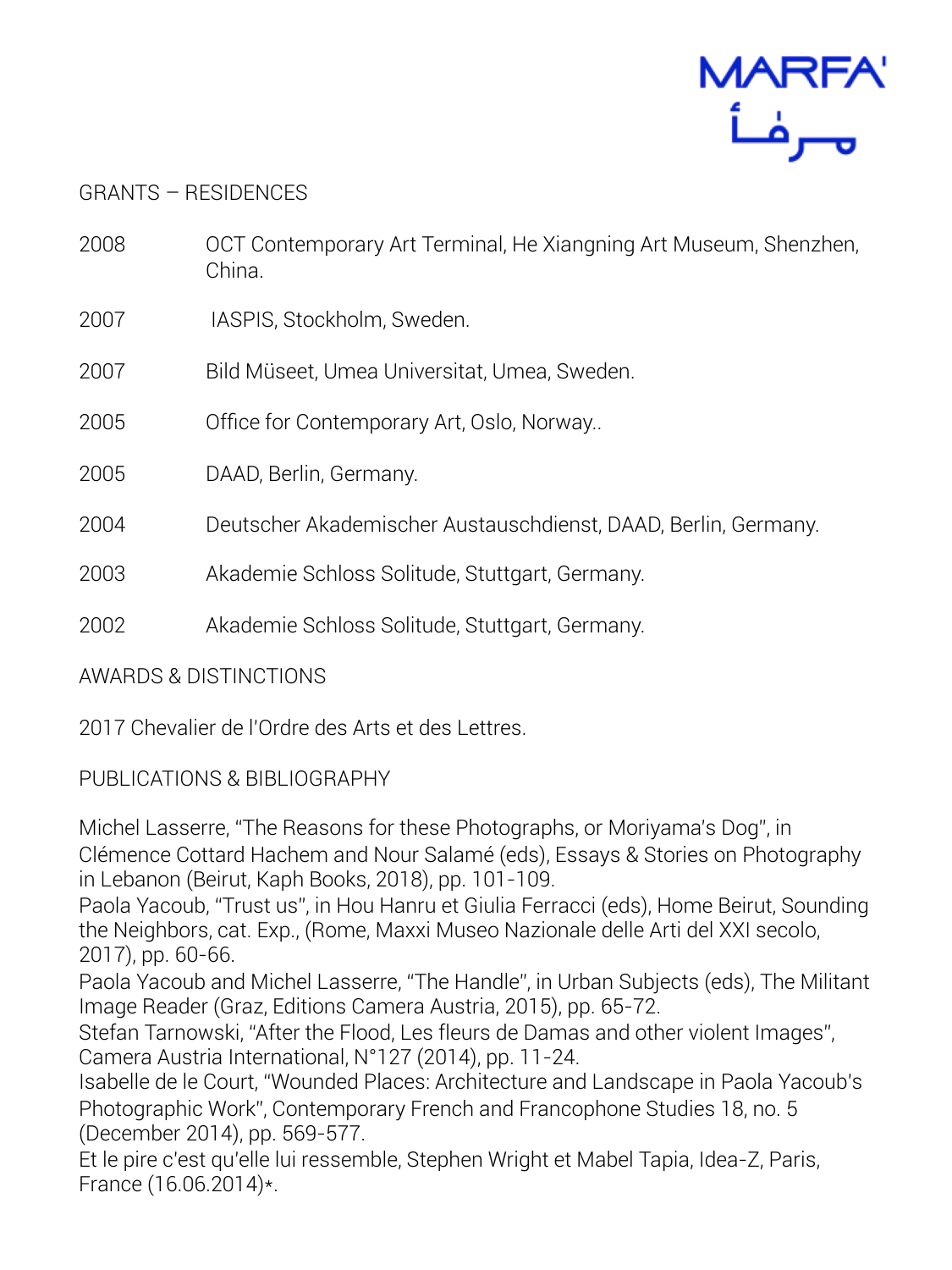

Isabelle de le Court, "Crime, Traces, and Memories: A Conversation with Paola Yacoub", Crime Across Cultures, Moving Worlds, A Journal of Transcultural Writings, 12:1 (2013), pp. 140-147.

Paola Yacoub and Joseph Rustom, O Syria! (Hambourg, adocs & metroZones, 2012), p. 76.

Andreas Schlaegel, "We'd rather Work with Hammers", Spike, 31 (2012), pp. 28-41. Paola Yacoub and Michel Lasserre, "Les 0VS", Nous, Checkpoint, Revue d'art des pensées contemporaines, n°3, 2012, pp. 127-131.

Paola Yacoub, "Qu'est ce que je fais ?", in Chantal Pontbriand (ed.), Mutations, Perspectives sur la photographie (Paris, Paris Photo, Steidl, 2011), pp. 381-387. Axel John Wieder, "Global Prayers", Camera Austria International, 116 (2011), pp. 32- 45.

"Paola Yacoub", in Saeb Eigner, Art of the Middle East, Modern and Contemporary Art oft he Arab World and Iran (London, Merrell, 2010), p. 156.

Paola Yacoub, "The Holiday Inn Cycle", in Wolfgang Petritsch and Verdan Džihić (eds), Conflict and Memory: Bridging Past and Future in [South East] Europe (Baden-Baden, Nomos, 2010), pp. 143-151.

Sandra Dagher, Catherine David, Rasha Salit, and Christine Tohme, with T.J. Demos, "Curating Beirut: A Conversation of the Politics of Representation", Art Journal, vol. 66, no. 2 (2007), pp. 99-119.

Paola Yacoub and Michel Lasserre, "Dissolutions", Journal BOL, The call of history, issue n°003 (Summer 2006), pp. 287-294.

Paola Yacoub and Michel Lasserre, "A brief Journey towards Scepticism", in Suzanne Cotter (ed.), Out of Beirut, (Oxford, Modern Art Oxford, 2006), p. 9.

Pascale Cassagnau, "O.V. Entretien avec Paola Yacoub et Michel Lasserre", Multitudes, n°20 (Spring 2005), pp. 105-116.

Monat der Fotografie Berlin, Allemagne-Paris, France-Wien, November 2004. Plateaux de travail dans le cadre de l'exposition Maquis (19 September – 24 November 2002), Le Plateau, 2004\*.

Paola Yacoub and Michel Lasserre, Beyrouth est une ville magnifique, tableaux synoptiques, (Anglais, Espagnol, Français, Allemand) (Barcelona, Fundacio Antoni Tapies, 2003).

Paola Yacoub and Michel Lasserre, "An Unprogrammed City", in Francesco Bonami (ed.), Dreams and Conflicts. The Dictatorship of the Viewer, La Biennale di Venezia, 50th International Art Exhibition (Venice, Marsilio, 2003), pp. 294-297.

Paola Yacoub and Michel Lasserre, "An Unprogrammed City", in The remembrance of a City, the History of a Space: an international Symposium on alternative Space (Seoul, the Korean culture & arts foundation, INSA, 2002), pp. 27-33.

Mois de la Photo à Paris, France, Paris, France Audiovisuel, 2002\*.